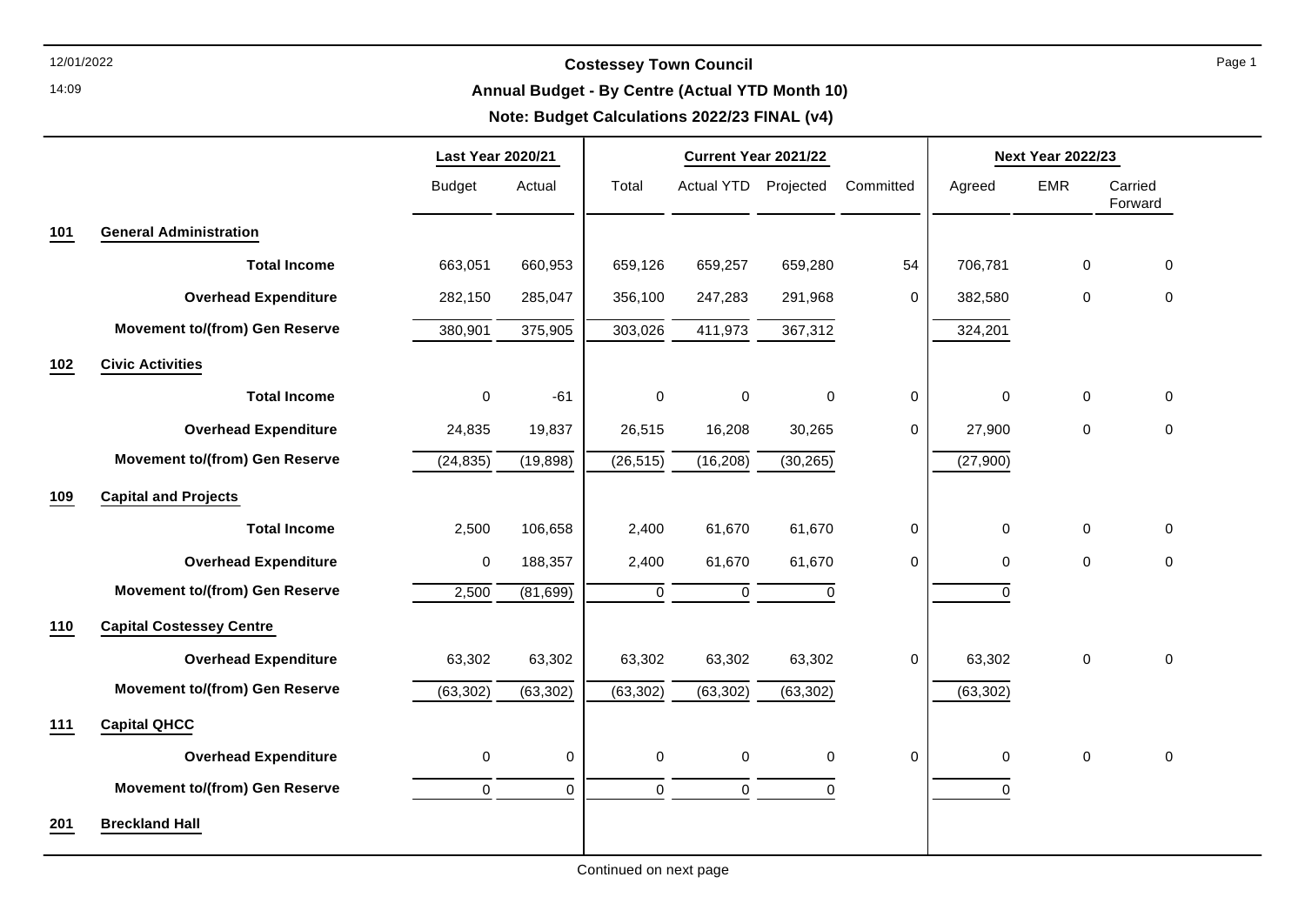14:09

# 12/01/2022 **Costessey Town Council**

### **Annual Budget - By Centre (Actual YTD Month 10)**

### **Note: Budget Calculations 2022/23 FINAL (v4)**

|     |                                       | <b>Last Year 2020/21</b> |           | Current Year 2021/22 |                   |           | <b>Next Year 2022/23</b> |           |             |                    |
|-----|---------------------------------------|--------------------------|-----------|----------------------|-------------------|-----------|--------------------------|-----------|-------------|--------------------|
|     |                                       | <b>Budget</b>            | Actual    | Total                | <b>Actual YTD</b> | Projected | Committed                | Agreed    | <b>EMR</b>  | Carried<br>Forward |
|     | <b>Total Income</b>                   | 25,025                   | 31,860    | 12,500               | 16,854            | 20,003    | $\mathbf 0$              | 25,000    | 0           | $\mathbf 0$        |
|     | <b>Overhead Expenditure</b>           | 54,170                   | 27,034    | 34,445               | 24,828            | 38,304    | $\mathbf 0$              | 38,375    | 0           | $\mathbf 0$        |
|     | <b>Movement to/(from) Gen Reserve</b> | (29, 145)                | 4,826     | (21, 945)            | (7, 974)          | (18, 301) |                          | (13, 375) |             |                    |
| 202 | <b>Costessey Centre</b>               |                          |           |                      |                   |           |                          |           |             |                    |
|     | <b>Total Income</b>                   | 54,550                   | 26,606    | 27,275               | 20,618            | 26,955    | 0                        | 32,275    | $\pmb{0}$   | 0                  |
|     | <b>Overhead Expenditure</b>           | 114,000                  | 58,656    | 75,000               | 36,231            | 56,679    | 0                        | 68,550    | 0           | $\mathbf 0$        |
|     | <b>Movement to/(from) Gen Reserve</b> | (59, 450)                | (32,050)  | (47, 725)            | (15, 613)         | (29, 724) |                          | (36, 275) |             |                    |
| 203 | Fete                                  |                          |           |                      |                   |           |                          |           |             |                    |
|     | <b>Total Income</b>                   | 9,000                    | $\pmb{0}$ | 9,000                | 2,422             | $\pmb{0}$ | $\mathsf{O}\xspace$      | 9,000     | $\pmb{0}$   | $\pmb{0}$          |
|     | <b>Overhead Expenditure</b>           | 12,000                   | 0         | 12,000               | 1,213             | $\pmb{0}$ | 0                        | 14,500    | 0           | $\pmb{0}$          |
|     | <b>Movement to/(from) Gen Reserve</b> | (3,000)                  | 0         | (3,000)              | 1,209             | 0         |                          | (5,500)   |             |                    |
| 205 | <b>Queen's Hills Community Centre</b> |                          |           |                      |                   |           |                          |           |             |                    |
|     | <b>Total Income</b>                   | 23,050                   | 18,822    | 11,550               | 11,751            | 15,825    | $\mathbf 0$              | 20,050    | $\mathbf 0$ | $\mathbf 0$        |
|     | <b>Overhead Expenditure</b>           | 52,050                   | 20,076    | 31,900               | 20,516            | 29,020    | 0                        | 30,175    | $\pmb{0}$   | $\pmb{0}$          |
|     | <b>Movement to/(from) Gen Reserve</b> | (29,000)                 | (1, 254)  | (20, 350)            | (8, 765)          | (13, 195) |                          | (10, 125) |             |                    |
| 211 | <b>Breckland Recreation Grd</b>       |                          |           |                      |                   |           |                          |           |             |                    |
|     | <b>Total Income</b>                   | 0                        | 0         | 0                    | 918               | 918       | 0                        | 1,000     | $\pmb{0}$   | $\mathbf 0$        |
|     | <b>Overhead Expenditure</b>           | 16,298                   | 10,621    | 16,698               | 9,242             | 16,746    | $\mathbf 0$              | 16,208    | $\pmb{0}$   | $\pmb{0}$          |
|     | <b>Movement to/(from) Gen Reserve</b> | (16, 298)                | (10, 621) | (16, 698)            | (8, 324)          | (15, 828) |                          | (15, 208) |             |                    |

Page 2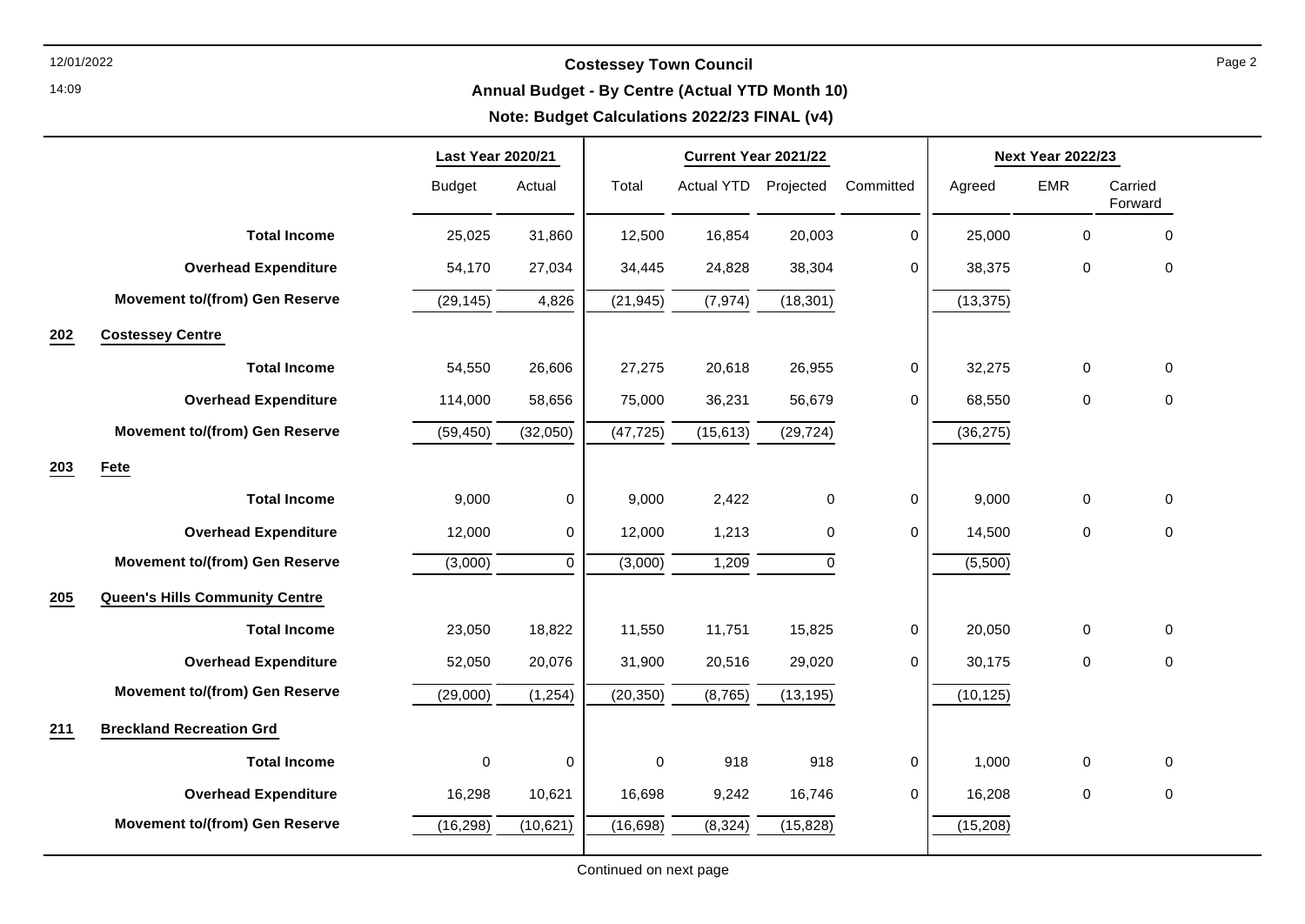14:09

# 12/01/2022 **Costessey Town Council**

### **Annual Budget - By Centre (Actual YTD Month 10)**

### **Note: Budget Calculations 2022/23 FINAL (v4)**

|     |                                         | <b>Last Year 2020/21</b> |           | Current Year 2021/22 |                      |          |             | <b>Next Year 2022/23</b> |                     |                    |  |
|-----|-----------------------------------------|--------------------------|-----------|----------------------|----------------------|----------|-------------|--------------------------|---------------------|--------------------|--|
|     |                                         | <b>Budget</b>            | Actual    | Total                | Actual YTD Projected |          | Committed   | Agreed                   | <b>EMR</b>          | Carried<br>Forward |  |
| 212 | <b>Longwater Lane Recr'n Ground</b>     |                          |           |                      |                      |          |             |                          |                     |                    |  |
|     | <b>Total Income</b>                     | 3,025                    | $\pmb{0}$ | 1,525                | 3,185                | 1,525    | 0           | 2,075                    | $\mathbf 0$         | $\pmb{0}$          |  |
|     | <b>Overhead Expenditure</b>             | 5,600                    | 4,174     | 7,150                | 6,972                | 6,700    | 0           | 6,650                    | 0                   | $\mathbf 0$        |  |
|     | <b>Movement to/(from) Gen Reserve</b>   | (2, 575)                 | (4, 174)  | (5,625)              | (3,787)              | (5, 175) |             | (4, 575)                 |                     |                    |  |
| 215 | <b>Queens Hill Recreation Areas</b>     |                          |           |                      |                      |          |             |                          |                     |                    |  |
|     | <b>Overhead Expenditure</b>             | 1,550                    | 0         | 1,550                | 6                    | 1,700    | 0           | 700                      | $\pmb{0}$           | 0                  |  |
|     | <b>Movement to/(from) Gen Reserve</b>   | (1,550)                  | $\pmb{0}$ | (1,550)              | (6)                  | (1,700)  |             | (700)                    |                     |                    |  |
| 221 | <b>Cemetery &amp; Closed Churchyard</b> |                          |           |                      |                      |          |             |                          |                     |                    |  |
|     | <b>Total Income</b>                     | 29,500                   | 29,271    | 24,750               | 12,422               | 26,159   | 0           | 26,000                   | $\mathbf 0$         | 0                  |  |
|     | <b>Overhead Expenditure</b>             | 6,540                    | 9,008     | 13,535               | 8,829                | 13,695   | $\mathbf 0$ | 12,940                   | $\mathbf 0$         | $\pmb{0}$          |  |
|     | <b>Movement to/(from) Gen Reserve</b>   | 22,960                   | 20,263    | 11,215               | 3,592                | 12,464   |             | 13,060                   |                     |                    |  |
| 231 | <b>Allotments</b>                       |                          |           |                      |                      |          |             |                          |                     |                    |  |
|     | <b>Total Income</b>                     | 1,200                    | 340       | 1,200                | 1,366                | 1,366    | 0           | 1,200                    | $\mathbf 0$         | $\mathbf 0$        |  |
|     | <b>Overhead Expenditure</b>             | 775                      | 0         | 925                  | 36                   | 1,025    | 0           | 1,025                    | $\mathsf{O}\xspace$ | 0                  |  |
|     | <b>Movement to/(from) Gen Reserve</b>   | 425                      | 340       | 275                  | 1,330                | 341      |             | 175                      |                     |                    |  |
| 241 | <b>Open Spaces</b>                      |                          |           |                      |                      |          |             |                          |                     |                    |  |
|     | <b>Total Income</b>                     | 13,600                   | 18,600    | 13,500               | 13,083               | 14,000   | $\pmb{0}$   | 14,500                   | $\pmb{0}$           | $\mathbf 0$        |  |
|     | <b>Overhead Expenditure</b>             | 20,416                   | 13,061    | 20,440               | 13,219               | 22,255   | 0           | 21,355                   | $\pmb{0}$           | 0                  |  |
|     | <b>Movement to/(from) Gen Reserve</b>   | (6, 816)                 | 5,539     | (6,940)              | (136)                | (8, 255) |             | (6, 855)                 |                     |                    |  |
|     |                                         |                          |           |                      |                      |          |             |                          |                     |                    |  |

Continued on next page